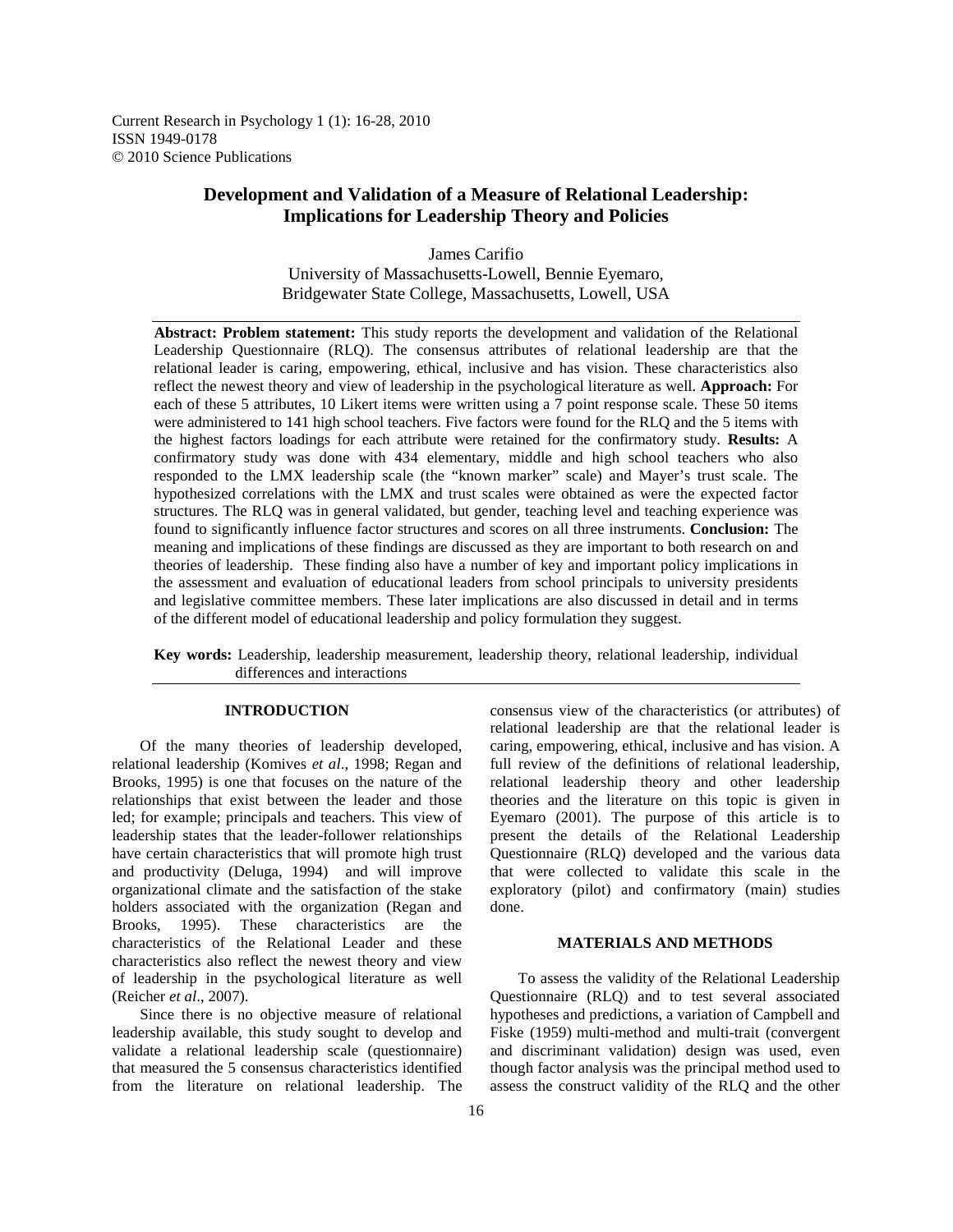scales used in this study. In this design, Liden and Maslyn (1998) Leader-Member Exchange (LMX) questionnaire is the "known marker scale" (i.e., the previously validated scale that is highly similar to the RLQ) and Mayer and Davis (1999) trust scale is the (profile type) "discriminating" variable*.* Background variables associated with teachers and principals were also used to form logical expectancies of positive, negative and zero-order correlations between the 3 scales and to see how each influenced factor structures and loading. A description of each instrument and its psychometric properties are given below.

#### **Leader-Member Exchange Questionnaire (LMXQ):**

The LMX-8 scale (Liden and Maslyn, 1998) is an update of the 7 item LMX scale published in 1984. The scale describes the nature of the interaction between a leader and a follower. This scale has been used for over twenty years to assess the nature and characteristics of leaderfollower relationships. Liden and Maslyn (1998) found a positive correlation  $(r = 0.72)$  between the LMX and transformational leadership at the individual level and group level ( $r = 0.58$ ). They also found a strong positive correlation with empowerment ( $r = 0.65$ ), but a weaker relationship with mentoring  $(r = 0.48)$ . Liden and Maslyn (1998) found alpha coefficients ranging from 0.75-0.84 for LMX-7scale and then Bauer and Green (1996) reported an alpha of 0.94 for the LMX-8. The test-retest reliability coefficients for the LMX-8 scale is  $r = 0.80$ . In both the pilot study we did and this study, we obtained Cronbach alpha coefficients of 0.91 and 0.95 respectively on the modified version of the LMX we used. This scale was modified to fit an educational setting by changing the term "supervisor" to "principal". A similar type of modification, it should be noted, can be made to our scale to make it fit business, social or other types of research situations.

 Although the LMX has been one of the "leading and best leadership measures" to date in the literature, it is only an 8 items scale that yields a single total (overall) score. As such, it produces truncated correlation coefficients that underestimate actual relationships and information that it not highly differentiated in terms of the several sub-constructs of leadership that are present in the many theories that are currently in the literature including the theory underlying the LMX. Little reliable refined analyses of the sub-constructs of leadership can be done using this scale because of these limitations. There is, therefore, a strong need for a scale such as the RLQ that measures leadership constructs and sub-constructs in a highly

differentiated fashion with adequately variability and particularly in an educational setting.

**Relational Leadership Questionnaire (RLQ):** Before undertaking the design and development of this questionnaire, an extensive review of the literature on leadership and school leadership was conducted to see if there was any other instrument that could be used to measure the attributes of leadership examined in this study (Eyemaro, 2001). Since there was no instrument that would specifically measure the attributes of relational leadership that were described by Komives *et al*. (1998); Regan and Brooks (1995), and others, the Relational Leadership Questionnaire (RLQ) had to be developed. Using the guidelines for designing questionnaire outlined by Mertens (1997), a closed format design was selected to construct the questions for the RLQ.

 In their description of relational leadership, Komives *et al*. (1998) discussed leadership as a relational process encompassing 5 attributes, which were defined as inclusive, empowering, purposeful, process oriented and ethical. In a similar fashion, Regan and Brooks (1995) named and defined in details five attributes of relational leadership which were: collaboration, caring, courage, intuition and vision. Based on the definitions, examples and descriptions of Komives *et al*. (1998); Regan and Brooks (1995), we first had to logically "factor analyze" these 10 attributes into a more parsimonious, but theoretically coherent set of key attributes and qualities, if an instrument that teachers could respond to in a reasonable amount of time was to be developed.

 Table 1 shows the 5 individual attributes of relational leadership presented by Komives *et al*. (1998) and the 5 presented by Regan and Brooks (1995) and the five s overlapping, parsimonious and key attributes our analysis identified that we used to develop the RLQ, which is the focus of this study. As can be seen from Table 1, the 5 overlapping and key attributes that we found were inclusiveness, empowerment, caring, ethicality and vision. The following discussion illustrates how we arrived at these 5 common and key attributes.

Table 1: Attributes of relational leadership

| Komives et al. (1998) | Regan and Brooks (1995) | Main study           |
|-----------------------|-------------------------|----------------------|
| Inclusive             | Collaboration           | Inclusive            |
| Empowering            | Caring                  | Empowering           |
| Purposeful            | Courage                 | Caring               |
| Ethical               | Intuition               | Ethical              |
| Process               | Vision                  | Vision and intuition |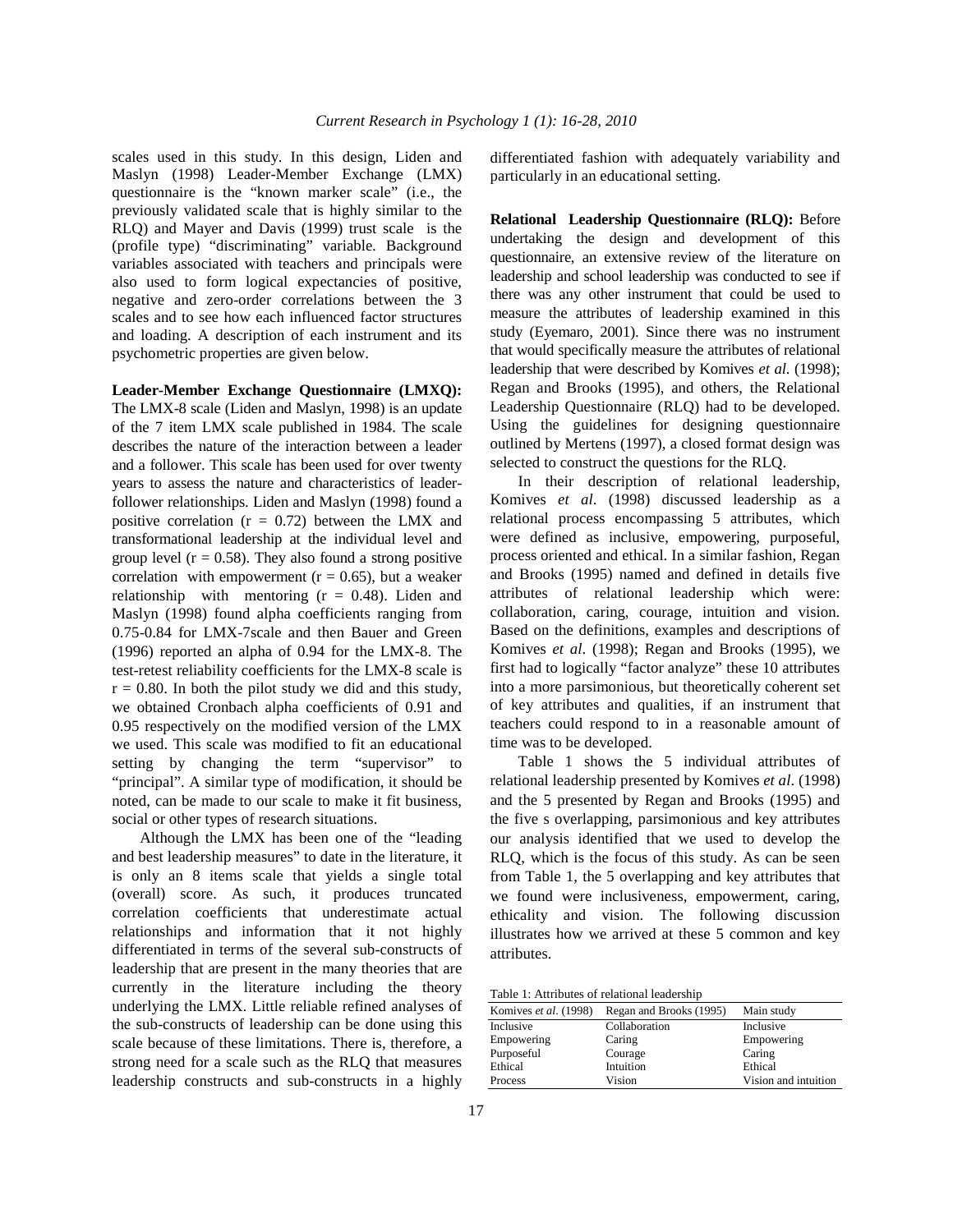Regan and Brooks described collaboration as "the ability to work in a group, eliciting and offering support to each other member, creating a synergetic environment for everyone". On the other hand, Komives *et al*. (1998) described inclusive as "enhancing the learning of others, helping them to develop their own initiative, strengthening them in the use of their own judgment and enabling them to grow". These 2 definitions were similar in meaning hence the selection of inclusive instead of using both.

 Regan and Brooks' description of collaboration can also be compared to empowering as described by Komives *et al*. (1998) which describes empowering as sharing information by bringing people into a group process and promoting individual as well as team learning. In essence, the attributes described by Regan and Brooks (1995) and Komives *et al*. (1998) overlapped in their meanings.

 Purposeful, which was one of the attributes of relational leadership as described by Komives *et al*. (1998), is similar in meaning to vision as described by Regan and Brooks (1995). Komives *et al*. (1998) definition of process was similar to Regan and Brook's definition of caring, but Regan and Brook's concept was more inclusive and direct and therefore, used. The reverse of this point was true for courage (Regan and Brook, 1995) and ethicality (Komives *et al*., 1998) so ethical was chosen. Intuition was not included as an attribute in this study because we believe, as does Noddings (2003), that intuition is an inner concept of mind that would be to difficult for teachers to judge reliability or validly about principals or even other teachers.

 Ten questions were drafted for each attribute finally chosen using the definitions and examples given by Regan and Brooks (1995); Komives *et al*. (1998) for each attribute. A seven point response scale was used for all items (on all instruments) with 7 being strongly agree and 1 being strongly disagree to keep the response format consistent and logical between the three instruments. The questions were organized in a logical sequence (i.e., related items grouped together) for clarity.

 To assess the degree to which subjects were reading and responding to items carefully and validly, 5 additional social desirability items (Carifio, 1994) were inserted into the scale that required subjects to respond to them in the opposite direction of their typical responses to the 25 items in the scale. These 5 items constituted the "Response Validity Cross-Check (RVCC)" or "lie" subscale that allowed the assessment of the quality and validity of each subject's responses. These items were not counted in developing total or subscale scores for this instrument. Extremely high scores on the "lie" subscale indicated questionnaire responses whose validity was so highly dubious that they should be eliminated from analyses. There were no questionnaires in the pilot or main study that needed to be eliminated based on their "lie scale" score.

 A panel of 8 high school teachers who were given definitions and descriptions of the attributes that comprised the RLQ scale was used to evaluate whether the questions reflected the attributes that were hypothesized to measure. The panel had a teacher from each of the departments in the high school in the urban school system in Massachusetts where the instrument was piloted. The teacher panel met with us to clarify any questions that they had regarding the construct of relational leadership prior to classifying each of the 50 items by subscale categories. The panel initially classified 80% of the items (40 of 50) correctly. Wherever disagreements were found the item was reworked until consensus was reached.

 This preliminary version of the RLQ (with the "lie scale" items included) was pilot tested in three schools (elementary, middle and secondary) in this urban school system in Massachusetts  $(N = 141)$  to assess the reliability and preliminary validity of the scale and the clarity of the instructions before its use in the main study. The RLQ had to be administered anonymously with no background information collected on teachers or principals in this pilot study, as only 3 (volunteer) principals were assessed and the school system was experiencing the tensions of undergoing educational reform. Additionally, given the length of this version of the RLQ, there was not enough time to collect information on the LMX or the Trust scale. Although there were also other confounding factors in this pilot study, a little over 90% of the teachers returned the questionnaire. The Cronbach alpha coefficients at all grade levels on all subscales of the RLQ exceeded 0.90 and the exploratory factor analyses done (principal axis factoring with communities in the diagonals and varimax rotations as the most conservative of approaches) found 5 tentative factors that accounted for 84% of the variance and roughly corresponded to the 5 attributes hypothesized. This factor analysis, however, raised several questions that could only be answered or clarified through further study. The 5 items that had the highest factor loading on each factor, therefore, were retained for the final scale with one of the 5 "lie scale" items being added after each 5 items for a factor to create to the final 30 item scale for use in the main confirmatory study.

**Trust scale:** The 29 item Trust Scale that was used in this study was one developed. Drawing from extensive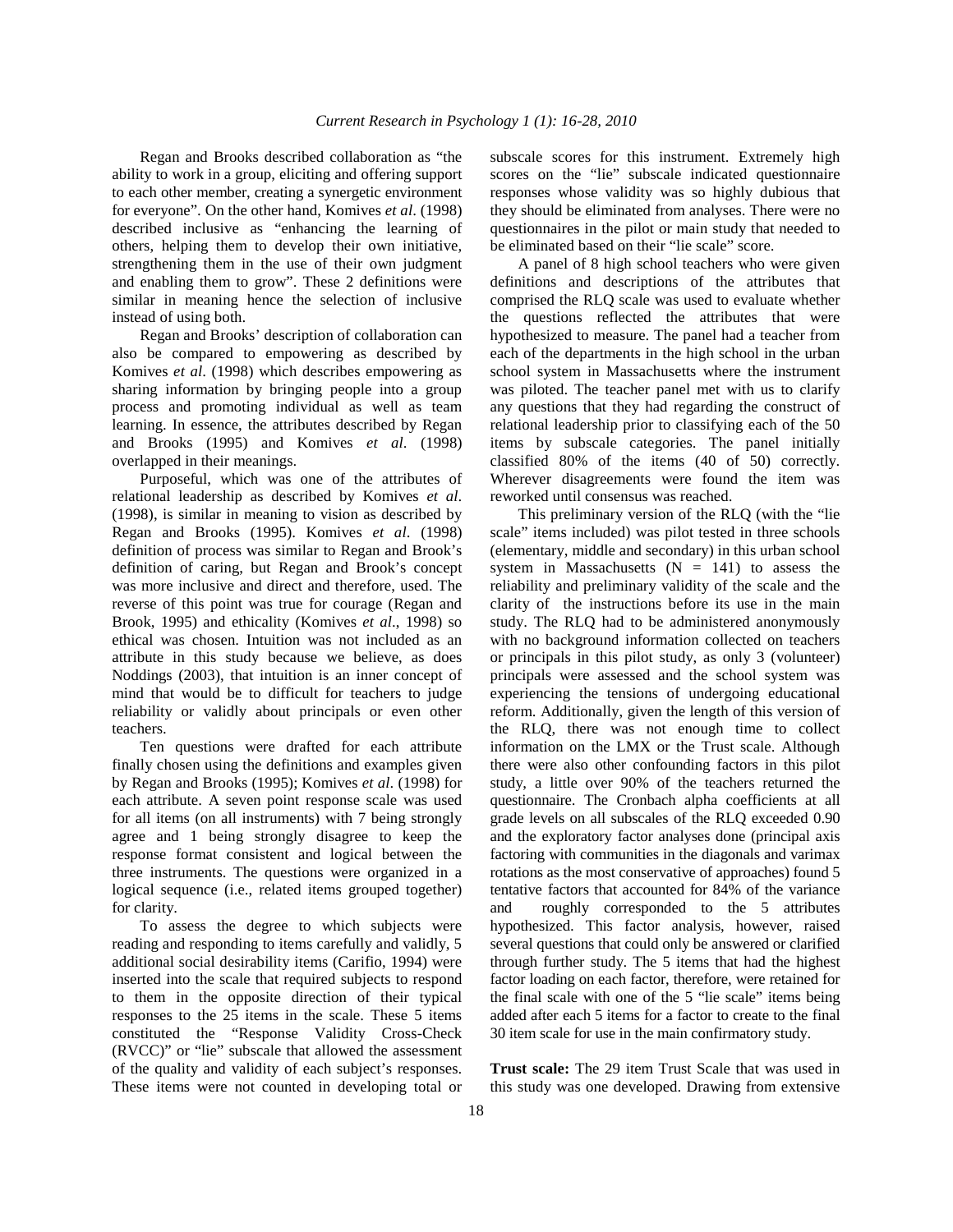literature on trust from various disciplines, Mayer *et al*. (1995) developed a process model depicting the elements of trust and its associated constructs such as propensity to trust, ability, benevolence, integrity and interpersonal trust (Martin, 1999). This measure of trust was also recently used in a study that examined the impact of LMX on interpersonal trust (Martin, 1999). However, the researcher examined both the leader and member's perception of trust and did not identify whether the relational level of leadership had any impact on the level of trust observed which is predicted by the theory. This measure of trust has been empirically tested and it satisfactorily measures the construct Cronbach alpha coefficients ranged from 0.71 (propensity to trust) to 0.96 (integrity) with the overall alpha for the scale being 0.88. We found similar alpha is in the main study. Strong correlations  $(r = 0.65 - 0.75)$ have been found between LMX and interpersonal trust (Martin, 1999). Limited modification was done to the Trust Scale so as to make it appropriate for the sample being studied in this research. The term supervisor was changed to principals since in some educational organizations, there are chains of command and the term supervisor may appear confusing to the respondent.

**Main study sample:** In the main study, teachers were administered the LMX first, then the RLQ, then the Trust scale and then the biographical background questionnaire. Teachers responded to these instruments using the codename technique (Carifio and Biron, 1982) so that their responses would be anonymous, but all questionnaires for a given subject could be linked together for analyses. These RLQ instrument is given in Table 13 with items coded by their characteristic.

 The sample in the main study was drawn from a fully accredited "recognized" suburban school district in the southwestern region of the United States. "Recognized" is one of the categories of the accountability standards issued by the State Board of Education in Texas and means that the school district is meeting mandated education standards based on their performance on the Texas Assessment of Academic Skills (TAAS) test. This school district had 19 elementary schools, 6 intermediate schools and 3 high schools. There were over two thousand teachers in the district. About 74% were females and 26% were males. The ethnic breakdown of the teachers was also as follows: 92% White, 4% Black, 3% Hispanic, less than 1% for American Indian and Asian. In addition, there were over thirty three thousand students in the school district reflecting a student ethnic background of 61%

White, 13% Black, 19% Hispanic, less than 1% American Indian and 7% Asian. Only 23 of the 28 schools that had a minimum of thirty-five teachers (which was needed to produce an adequate sample of responses per principal) and a principal that has been in her or his position for more than one school year (was not in the honeymoon year) were included in the study. The study had district office approval which was communicated to school principals.

 In the preliminary request for volunteer schools, 18 schools responded indicating their willingness to participate in this study, while 5 schools (3 elementary and 1 middle) said that they would not participate. Only 14 of the 18 schools returned the questionnaires that were then distributed to them. In telephone conversations with the principals of the 4 schools that did not return their questionnaires, we were told that teachers were engaged in several school activities and would not have the time to respond to the surveys. The 4 schools that did not distribute their questionnaires were all elementary schools. We were not able to assess quantitatively several different possible biases that may have arisen due to the self-selection of this final sample other than the empirical results found in this study. This fact is a limitation of this study.

 Response rates from 4 of the 14 returning schools were less than 15% (2 middle, 1 high, 1 elementary) while one of the schools did not distribute the questionnaires to the teachers at all. Attempts were made to increase the response rates through follow-up calls and letters. However, these attempts did not result in any change in response rates. In follow-up phone call conversations with the principals whose response rates were low, reasons such as school activities, TAAS preparation, professional development workshops and other school related events were given for the low response rates. These difficulties left 9 schools that had acceptable response rates to be included in analyses. Each of these subsamples, however, had various imbalances and anomalies that had to be considered to be "intervening variables" that needed to be considered in all analyses and the interpretation of all results.

 Table 2 presents the teacher response rates for the nine schools that constituted the main study by gender and education level along with the associated values for the entire teacher population of the nine schools. As can be seen from Table 2, a total of 446 teachers responded to the surveys but after a quality assurance check was done only 434 questionnaires were properly completed. Of the 434, 170 were from elementary, 94 were from middle and 170 were from the high schools. The elementary schools had the highest response rate (from a low of 67% to a high of 91%).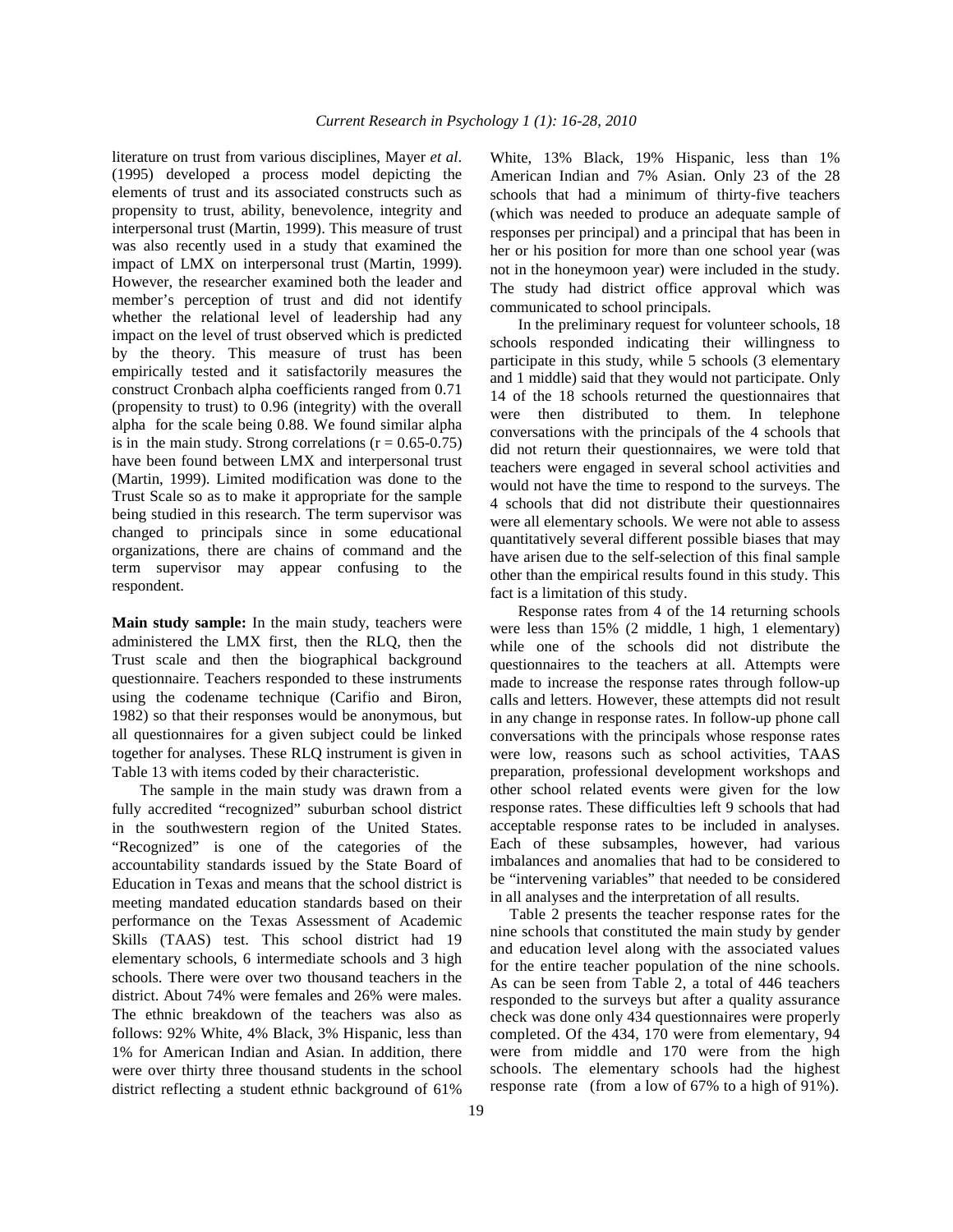|                  | Table 2: Teacher response rates in the main study by gender and degree level for the sample and population |        |                |        |                 |        |          |        |      |        |             |
|------------------|------------------------------------------------------------------------------------------------------------|--------|----------------|--------|-----------------|--------|----------|--------|------|--------|-------------|
|                  | Females                                                                                                    |        | Males          |        | <b>Bachelor</b> |        | Graduate |        | N    |        |             |
|                  |                                                                                                            |        |                |        |                 |        |          |        |      |        | Response    |
| School level     | Pop.                                                                                                       | Sample | Pop.           | Sample | Pop.            | Sample | Pop.     | Sample | Pop. | Sample | rate $(\%)$ |
| Elementary       | 40                                                                                                         | (29)   | 4              | (1)    | 34              | (20)   | 10       | (10)   | 44   | (30)   | 68          |
| Elementary<br>-2 | 30                                                                                                         | (28)   | 4              | (3)    | 24              | (22)   | 10       | (9)    | 34   | (31)   | 91          |
| Elementary<br>-3 | 42                                                                                                         | (32)   |                | (1)    | 31              | (23)   | 14       | (10)   | 45   | (33)   | 73          |
| Elementary<br>4  | 55                                                                                                         | (36)   | $\overline{c}$ | (2)    | 47              | (25)   | 10       | (13)   | 57   | (38)   | 67          |
| Elementary 5     | 48                                                                                                         | (40)   | $\overline{c}$ | (1)    | 45              | (33)   | 8        | (8)    | 50   | (41)   | 82          |
| Intermediate 1   | 62                                                                                                         | (41)   | 13             | (8)    | 65              | (41)   | 10       | (8)    | 75   | (49)   | 65          |
| Intermediate 2   | 56                                                                                                         | (41)   | 15             | (4)    | 41              | (41)   | 31       | (4)    | 71   | (45)   | 63          |
| High 1           | 79                                                                                                         | (55)   | 71             | (24)   | 87              | (41)   | 63       | (38)   | 150  | (79)   | 53          |
| High 2           | 107                                                                                                        | (76)   | 68             | (24)   | 114             | (68)   | 61       | (32)   | 175  | (100)  | 57          |
| Total            | 519                                                                                                        | (378)  | 182            | (68)   | 488             | (314)  | 213      | (132)  | 701  | (446)  | 64          |

*Current Research in Psychology 1 (1): 16-28, 2010* 

Table 3: Background information on teachers by school levels  $(N = 434)$ 

|                             | School levels |        |             |       |  |  |
|-----------------------------|---------------|--------|-------------|-------|--|--|
| Demographic variables       | Elementary    | Middle | High school | Total |  |  |
| Females                     | 121           | 82     | 162         | 365   |  |  |
| Males                       | 8             | 12     | 48          | 69    |  |  |
| Level of education:         |               |        |             |       |  |  |
| Bachelors only              | 98            | 59     | 127         | 284   |  |  |
| <b>Graduate Degree</b>      | 43            | 35     | 721         | 50    |  |  |
| Years with principal:       |               |        |             |       |  |  |
| Less than 3 years           | 80            | 19     | 831         | 82    |  |  |
| 4-8 years                   | 68            | 44     | 561         | 68    |  |  |
| More than 8 years           | 22            | 31     | 31          | 84    |  |  |
| <b>Teaching experience:</b> |               |        |             |       |  |  |
| Less than 6 years           | 44            | 14     | 39          | 97    |  |  |
| 6-10 years                  | 30            | 13     | 36          | 79    |  |  |
| $11 - 18$                   | 44            | 21     | 36          | 101   |  |  |
| More than 18 years          | 52            | 46     | 59          | 157   |  |  |
| Total                       | 170           | 94     | 170         | 434   |  |  |

In the middle and high schools, more than half of the teachers returned their questionnaires. It is important to note that the middle and high schools are larger in size in terms of teachers and student population compared to the elementary so this may account for the lower response rates. Also, it should be noted that middle school teachers are "under represented" in the sample and the population. Another important point is the high percentage of the sample that is female (85%) and the low percentage that is male (15%). There were not many male teachers in this school system overall (26% of the overall population and 37% of the sample population), but the gender percentages for the respondent sample were significantly different than the populations values at the 0.05 ( $\chi^2 = 5.1$ , df = 1) and 0.01 ( $\chi^2$  = 7.08, df = 1) level. Female respondents, therefore, were over represented in the sample.

 Table 3 presents basic background data on teachers in the sample by school levels, teaching experience, years with the principal and educational level. As can be seen from Table 3, the number of teachers in the high and elementary schools were equal (170) while

Table 4: Inter-correlations between the LMX, RLQ and trust total scale scores

| <b>DUALU DUOLUD</b> |                       |          |             |
|---------------------|-----------------------|----------|-------------|
| Instruments         | LMX                   | RLO      | Trust scale |
| <b>LMX</b>          | $[0.95]$ <sup>1</sup> | $0.88**$ | $0.85**$    |
| <b>RLO</b>          |                       | [0.98]   | $0.90**$    |
| Trust scale         |                       |          | [0.93]      |

**Note:** LMX = Leader-Member-Exchange, RLQ = Relational Leadership Questionnaire. \*\*: p<0.01. <sup>1</sup>: Cronbach's alpha coefficient in diagonals

the middle school had 94 teachers represented in the total sample. The high school had more males ( $\chi^2$  = 35.5,  $df = 2$ ,  $p < 0.001$ ) than the middle and elementary schools. In the total sample of 434 teachers, 65% of the teachers had only a bachelor's degree and 35% had graduate degree. What may also be observed in Table 3 is the fact that high school teachers have significantly a higher level of education ( $\chi^2 = 11.31$ , df = 2, p<0.003) than middle and elementary teachers and they have more years with the principal ( $\chi^2 = 29.4$ , df = 4, p<0.001) than middle and elementary teachers. The teaching experience by school level showed that the teachers at the high school have marginally significantly more years of teaching ( $\chi^2 = 11.8$ , df = 6, p<0.06) than the elementary and middle schools levels. Given the data presented in Table 3, the demographic profiles of high school, middle school and elementary school teachers are not the same and these three groups are not 'equal units' or "directly comparable," particularly as response levels on each of the three instruments used in this study were significantly correlated with these teacher background factors.

#### **RESULTS AND DISCUSSION**

 Table 4 shows the inter-correlations (convergent/discriminant validation results) between the total scale scores for the LMX, RLQ and trust scales with the alpha reliability coefficients in the diagonals. As can be seen from Table 4, the 8 item LMX scale, which was the benchmark measure, correlated with the RLQ scale at  $r = 0.88$  and with Trust scale at  $r = 0.85$ .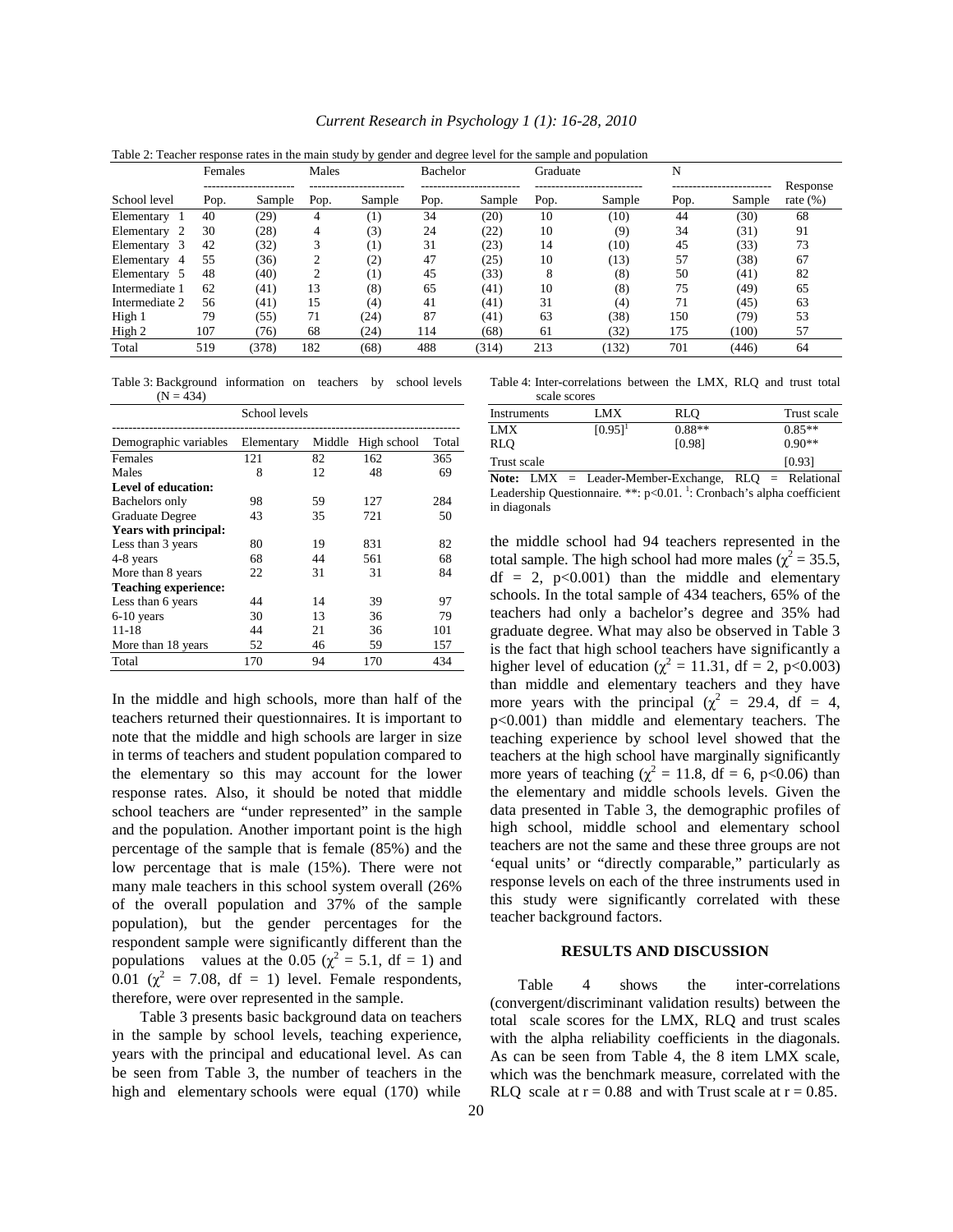|                | Table 5. Inter-correlations between Entry and 5 subsearcs of KEO and 5 subsearcs of the trust scale $(Y = \pm 5 \pm 7)$ |          |          |          |          |          |          |          |          |          |           |
|----------------|-------------------------------------------------------------------------------------------------------------------------|----------|----------|----------|----------|----------|----------|----------|----------|----------|-----------|
| Variable       |                                                                                                                         |          | 3        | 4        |          | 6        |          | 8        | Q        | 10       | 11        |
| LMX            | [0.95]                                                                                                                  | $0.79**$ | $0.83**$ | $0.82**$ | $0.87**$ | $0.79**$ | $0.80**$ | $0.82**$ | $0.80**$ | $0.71**$ | $0.16**$  |
| Inc.           |                                                                                                                         | [0.84]   | $0.83**$ | $0.82**$ | $0.87**$ | $0.76**$ | $0.71**$ | $0.76**$ | $0.73**$ | $0.67**$ | $0.16**$  |
| Emp.           |                                                                                                                         |          | [0.91]   | $0.84**$ | $0.87**$ | $0.83**$ | $0.74**$ | $0.79**$ | $0.78**$ | $0.69**$ | $0.15***$ |
| Eth.           |                                                                                                                         |          |          | [0.91]   | $0.87**$ | $0.84**$ | $0.76**$ | $0.84**$ | $0.84**$ | $0.72**$ | $0.15**$  |
| Car.           |                                                                                                                         |          |          |          | [0.88]   | $0.87**$ | $0.79**$ | $0.84**$ | $0.83**$ | $0.72**$ | $0.15***$ |
| Vision         |                                                                                                                         |          |          |          |          | [0.92]   | $0.74**$ | $0.81**$ | $0.86**$ | $0.71**$ | $0.18**$  |
| Ben.           |                                                                                                                         |          |          |          |          |          | [0.80]   | $0.75**$ | $0.76**$ | $0.66**$ | $0.15***$ |
| Integ.         |                                                                                                                         |          |          |          |          |          |          | [0.91]   | $0.86**$ | $0.75**$ | $0.15**$  |
| Ability        |                                                                                                                         |          |          |          |          |          |          |          | [0.96]   | $0.75**$ | $0.18**$  |
| Intps.         |                                                                                                                         |          |          |          |          |          |          |          |          | [0.75]   | $0.18**$  |
| Prop. to trust |                                                                                                                         |          |          |          |          |          |          |          |          | [0.68]   |           |

**Note:** Inc: Inclusive, Emp: Empowering, Eth: Ethical, Car: Caring, Ben: Benevolence, Integ: Integrity, Intps: Interpersonal Trust, Prop to trust: Propensity to Trust, \*\*: p<0.01

The RLQ correlated with Trust Scale at  $r = 0.90$ . As the correlation between the LMX and RLQ is so strong and the LMX has been validated as a measure of aspects of relational leadership, this convergent result validates the RLQ. As total RLQ scores strongly correlated with total trust scores as hypothesized by theory ( $r = 0.90$ ), this discriminant result additionally validates the RLQ. The correlation between the LMX and Trust Scale of  $r = 0.85$  is also a new finding and further validates the LMX scale. It should also be noted that all three of these correlations are extremely high.

 Two unobtrusive measures were also used to validate the RLQ. The first was the number of teachers for principals rated as high  $(N = 236)$  or low relational leaders ( $N = 198$ ), using RLQ scores as the criterion, who participated in school-wide activities and the second was the number of teachers for these same two categories of principals who participated in voluntary initiatives (Eyemaro, 2001).

 Fifty five percent of teachers in schools where the principals were classified as high relational leaders participated in school-wide initiatives such as improving test scores, school based management initiatives and restructuring, whereas only 16% participated in school-wide initiatives in schools where principals were classified as being low relational leaders ( $z = 6.31$ ,  $p < 0.001$ ).

 In addition, 75% of the teachers participated in non-school/non-contract-mandated (voluntary) activities (such as dances, sports both in and out of the city and other student sponsored events that take place outside contract hours in schools) where the principals were classified as high relational leaders, whereas only 17% of the teachers participated in such voluntary initiatives in schools where the principals were rated as low relational leaders ( $z = 8.63$ ,  $p < 0.001$ ). These differences in participation rates were predicted by Komives *et al*. (1998); Regan and Brooks (1995) which makes these data and these findings strong external and predictive validity evidence for the RQL as well as its underlying theory.

 Table 5 shows the inter-correlations of LMX and the subscales of the RLQ and the subscales of the Trust Scale. As can be seen from Table 5, all of the subscales highly inter-correlated with each other and the LMX with the exception of the propensity to trust subscale of the Trust Scale which has an extremely low (but significant) correlation with all other measures. The correlations between LMX and trust variables are consistent with Martin (1999) in which the "Impact of Trust on LMX Relationships" was examined in a small community hospital ( $N = 448$ ). The findings here crossvalidate the finding of the Martin (1999) study.

 It should be noted that both Komives *et al*. (1998); Regan and Brooks (1995) hypothesized strong correlations between the attributes they identified as defining relational leadership and this strong correlation between attributes is what we found, as can be seen in Table 5. This view and the results found, however, have a number of different and important implications relative to factor analyzing these scales to assess their construct validity and this point needs to be kept in mind.

 To assess the degree to which subject background factors were related to the subscale of Relational Leadership and Trust and the LMX, a correlation matrix was generated (Eyemaro, 2001) or this matrix). Significant correlations (from 0.10-0.13) at the 0.01 level were found between subject background factors (school level, gender, years on the job and number of years teaching) and some of the subscales of both the trust and relational leadership scales as well as the LMX. Significant correlations were found between school level and the subscales of ethicality and vision on the RLQ and ability and integrity on the trust scale and between gender and ethicality and vision (RLQ) and benevolence, integrity and propensity to trust on the trust scale. The result of the correlation between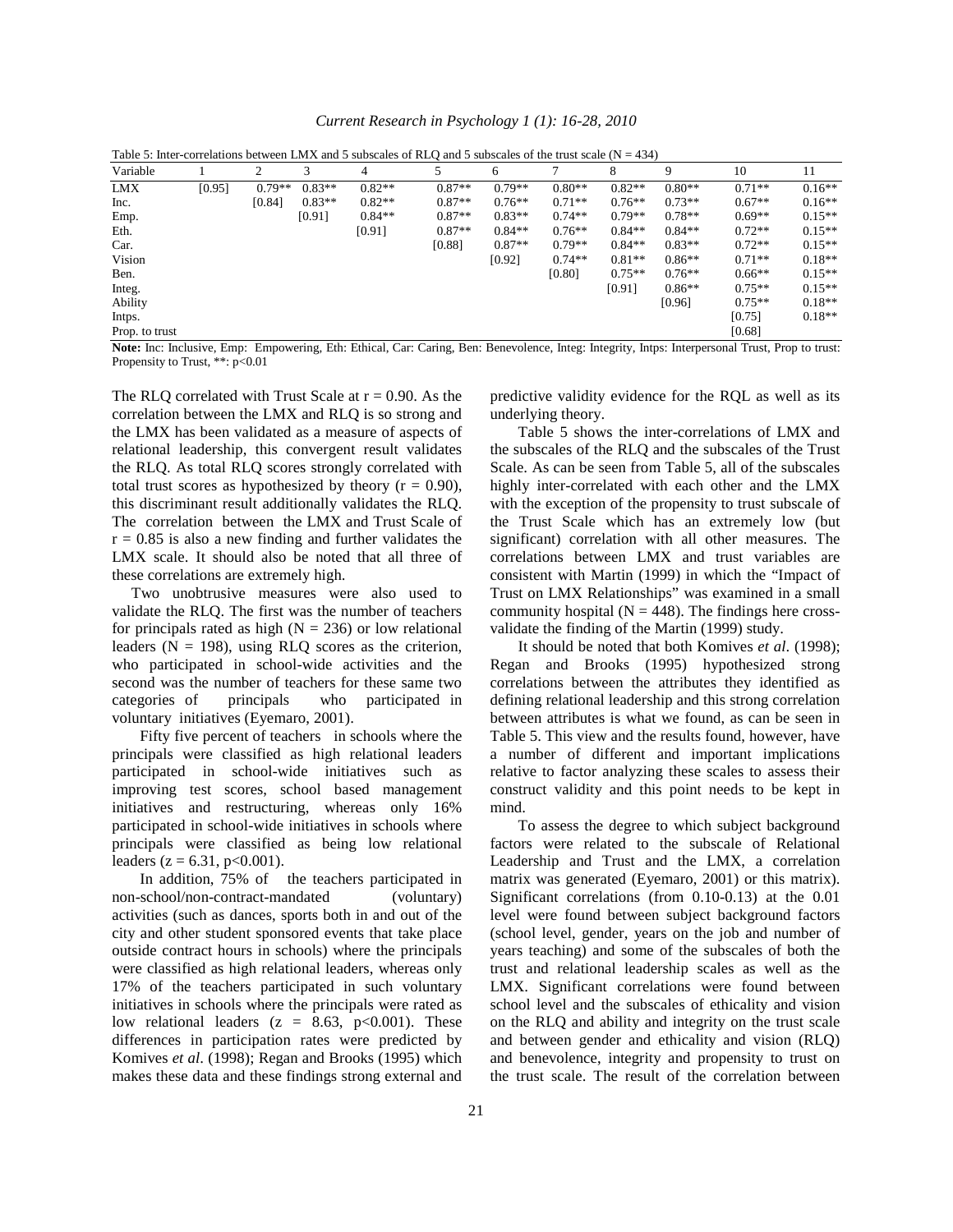total LMX and years at the job and years teaching is consistent with the findings of Martin (1999), which found that there was a relationship between time on a job (tenure) and the quality of the relationship between a leader and a follower. Scores on all three of these instruments (i.e., judgments about leadership and trust attributes), therefore, are significantly influenced by these background factors, which give rise to critically important questions about the objectivity, comparability and meaningfulness of ratings and mean levels for principals on these scales. These points and issues about all three of these scales will be addressed throughout the remaining presentation of the factor analytical results.

Table 6: Principal axis factor analysis with varimax rotation of the five trust subscales

| Subscale*           | Factor I        | $h^2$ |
|---------------------|-----------------|-------|
| Benevolence         | 0.88            | 0.77  |
| Integrity           | 0.93            | 0.86  |
| Ability             | 0.93            | 0.86  |
| Interpersonal trust | 0.84            | 0.72  |
| Propensity to trust | 0.28            | 0.08  |
|                     | Common variance | 66%   |

**Note:** \*: The full content of items in each scale is included in Table 13

Table 7: Principal axis factor analysis with varimax rotation of the trust scale items  $(N = 434)$ 

|                  | Factors     |                     |                |
|------------------|-------------|---------------------|----------------|
|                  | I           | П                   |                |
| Items*           | Benevolence | Propensity to trust | h <sup>2</sup> |
| b1               | 0.84        | 0.04                | 0.71           |
| b2               | 0.43        | 0.01                | 0.18           |
| b3               | 0.80        | 0.05                | 0.65           |
| b4               | 0.89        | 0.04                | 0.79           |
| b5               | 0.90        | 0.08                | 0.80           |
| int <sub>6</sub> | 0.87        | 0.03                | 0.76           |
| int7             | 0.83        | 0.09                | 0.70           |
| int <sub>8</sub> | 0.82        | 0.03                | 0.67           |
| int9             | 0.80        | 0.02                | 0.64           |
| int11            | 0.89        | 0.05                | 0.80           |
| ab12             | 0.90        | 0.09                | 0.81           |
| ab13             | 0.86        | 0.06                | 0.76           |
| ab14             | 0.92        | 0.06                | 0.74           |
| ab15             | 0.88        | 0.08                | 0.84           |
| ab16             | 0.87        | 0.02                | 0.77           |
| ab17             | 0.80        | 0.02                | 0.64           |
| intt19           | 0.61        | 0.16                | 0.40           |
| intt21           | 0.74        | 0.25                | 0.61           |
| prt23            | 0.01        | 0.57                | 0.32           |
| prt24            | 0.06        | 0.71                | 0.51           |
| prt26            | 0.16        | 0.74                | 0.57           |
| prt27            | 0.06        | 0.72                | 0.51           |
| prt28            | 0.02        | 0.70                | 0.47           |
| prt29            | 0.03        | 0.67                | 0.45           |
| Common           | 52.00       | 12.00               | 64.00          |
| variance (%)     |             |                     |                |

**Note:** \*: The full content of each item is given in Mayer and Davis (1999); Eyemaro (2001)

**Trust scale:** To investigate the construct validity of the Trust scale, principal axis factoring with communities in the diagonals using varimax rotation with Kaiser normalization and an eigen-value cutoff of 1.0 (which was the approximate Skree value) was conducted to analyze the subscale scores in the of trust instrument as this is the most conservative factor analytical approach (Costello and Osborne, 2005; Henson and Robert, 2001). Table 6 shows the factor analysis results for the attributes of trust for the principals in the main study  $(N = 434)$ . As can be seen from the Table 6, one factor accounted for 66% of the variance. All subscales except for propensity to trust loaded highly on this factor. Propensity to trust is a subscale that is fairly independent and uncorrelated to the other four and ratings on this scale cannot be predicted using the ratings on the other four subscales. It would form a second factor if an Eigen-value of less than one were used in the factor analysis. The results of this factor analysis, however, support the construct validity of the trust scale developed by Mayer *et al*. (1995), but shows that four of the attributes are so highly correlated to each other as to be one factor. It also shows that although teachers might have a low propensity to trust a principal, they still can rate the principal highly on the four essential attributes of trust (and vice-versa), which suggests that there may be some intervening variables and other factors affecting teacher's propensity to trust a principal.

 All items on the trust scale were factor analyzed. For this factor analysis, a Principal Axis Factor Analysis with communities in the diagonals with Varimax rotation with Kaiser Normalization and an Eigen value cutoff of 1.0 was used. Table 7 shows the results of the factor analysis of all items on the trust scale. As can be seen from Table 7, 2 factors accounted for 64% of the variance with 52 and 12 % attributed to factors II and I respectively. All items on the trust scale except items specifically related to the subscale of propensity to trust loaded highly on the first factor. In a similar fashion, the items on the other subscales did not load on the second factor (propensity to trust). The four attributes of trust identified by Mayer *et al*. (1995) do not correlate with (or predict) the propensity to trust (the fifth attribute). To the best of our knowledge, a factor analysis of Mayer *et al*. (1995) trust scale at the item level has not been reported and that is why it is being reported here.

**LMX scale:** Table 8 presents the factor analysis results for the Leader Member Exchange Questionnaire (LMXQ). A principal axis factor analysis using communalities in the diagonals and varimax rotation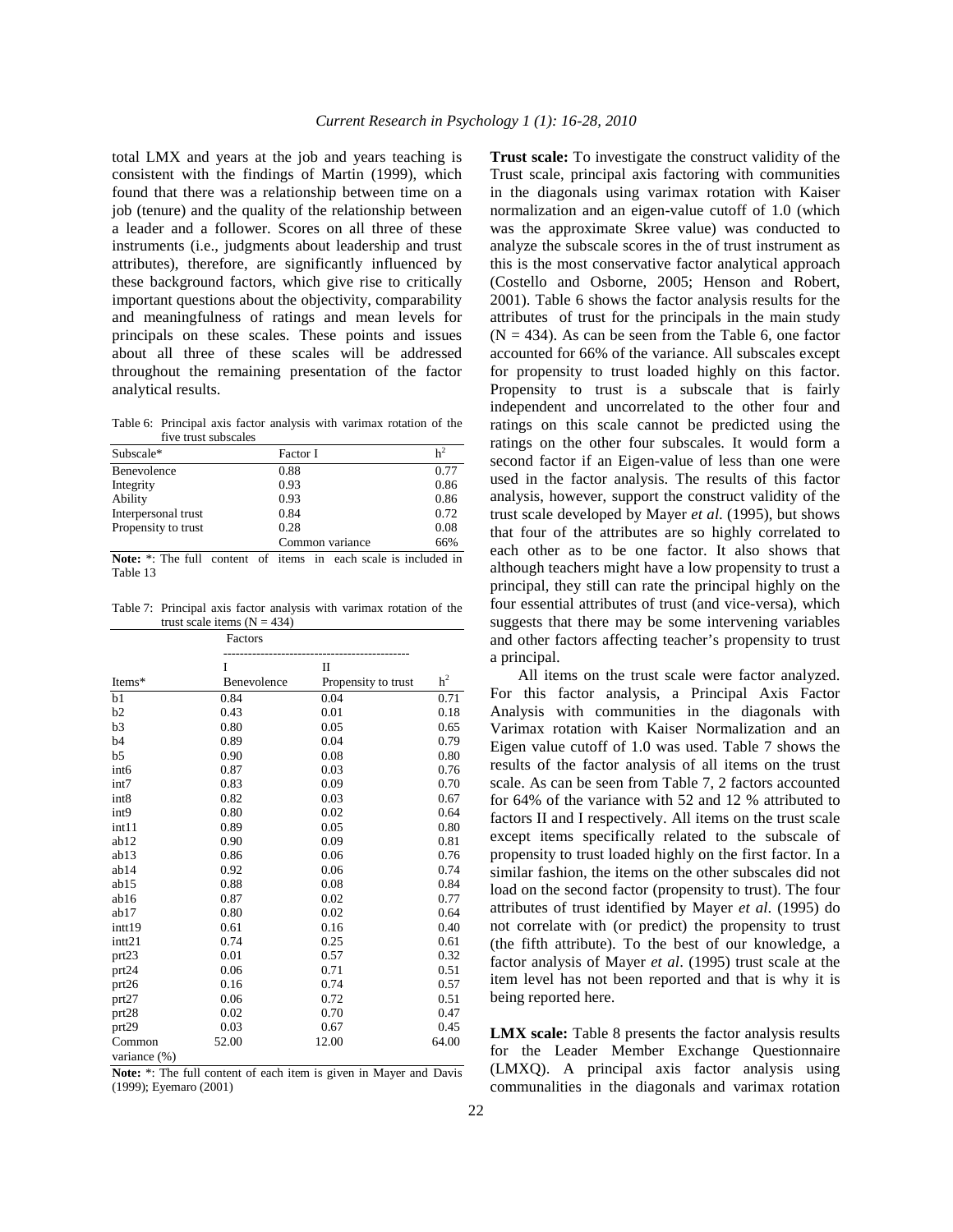and an Eigen value cutoff of 1.0 was used. As can be seen from Table 8, one factor was found that accounted for 75% of the variance for the 8 items on the LMXQ. All items highly loaded on this factor with the lowest factor loading being 0.79 and the highest loading being 0.94. The LMX-8 scale used in this study showed a single factor structure that is consistent with the results in other Studies that showed the LMX to have a single factor structure (Graen and Uhl-Bien, 1995). The result of this factor analysis, therefore, strongly supported the construct validity of the items comprising the LMX scale and shows that the known marker scale in this study is yielding the same results and behaving as it has in other studies.

**RLQ scale:** To evaluate the validity of the Relational Leadership Questionnaire (RLQ), several factor analyses were done. A principal axis factor analysis with communalities in the diagonals and varimax rotation with Kaiser normalization and an eigen value cutoff of 1.00 was conducted to analyze the subscale scores of the pilot and main studies. Table 9 shows the factor analyses of the subscales in the pilot study. As can be seen from Table 9, one factor was found that accounted for 84% of the variance on the subscales scores for the pilot study. All subscales loaded on this factor with the lowest loading being 0.86 and the highest being 0.94.

 Table 10 shows the factor analysis for the scores on the subscales in the main study. As can be seen from the Table 9, one factor accounted for 87% of the variance in the subscale scores of the main study. All subscales loaded on this factor being 0.91 and the highest factor loading being 0.95.

Table 8: Principal axis factor analysis with varimax rotation for the LMX Items  $(N = 434)$ 

| Items*         | Factor 1        |      |
|----------------|-----------------|------|
|                | 0.84            | 0.71 |
| $\overline{c}$ | 0.88            | 0.77 |
| 3              | 0.90            | 0.81 |
| $\overline{4}$ | 0.85            | 0.72 |
| 5              | 0.94            | 0.88 |
| 6              | 0.84            | 0.71 |
| 7              | 0.79            | 0.62 |
| 8              | 0.88            | 0.77 |
|                | Common variance | 75%  |

**Note:** \*: The full content of each item is given in Martin (1999); Eyemaro (2001)

Table 9: Principal axis factor analysis of the RLQ subscales in the pilot study ( $N = 141$ )

| <b>Subscales</b>     | Factor          | h <sup>2</sup> |
|----------------------|-----------------|----------------|
| Inclusive            | 0.86            | 0.74           |
| Empowering           | 0.94            | 0.88           |
| Caring               | 0.93            | 0.87           |
| Ethical              | 0.94            | 0.89           |
| Vision and intuition | 0.92            | 0.84           |
|                      | Common variance | 84%            |

 When comparing Table 9 and 10, the underlying construct and factor structure in both studies are the same and each factor structure cross-validates the other. The increase in common variance in the main study is most probably due to increase in sample size and the difference in geographical location of the samples with the pilot study sample being in the Northeast and the main study sample being in the Southwest. In comparing the subscales, therefore, the consistency of values between the pilot and main study strongly supported the construct validity of the subscales comprising the RLQ.

 The items for each subscale were also factor analyzed (principal axis factor analysis with communities in the diagonals and varimax rotation with Kaiser Normalization and an Eigen value cutoff of 1.0). In these analyses, the items for each of the five subscales reduced to one factor which accounted for 67- 87% of the variance (Eyemaro, 2001) for these factor structures).

Table 10: Principal axis factor analysis of the RLQ subscales in the main study ( $N = 434$ )

| Factor          | $h^2$ |
|-----------------|-------|
| 0.91            | 0.82  |
| 0.94            | 0.88  |
| 0.95            | 0.91  |
| 0.94            | 0.88  |
| 0.92            | 0.86  |
| Common variance | 86%   |
|                 |       |

Table 11: Principal components factor analysis of the RLQ items in pilot study ( $N = 141$ )

| Factors          | Ī      | П          | Ш       | <b>IV</b> | V         |                |
|------------------|--------|------------|---------|-----------|-----------|----------------|
| Items*           | Caring | Empowering | Ethical | Vision    | Inclusive | h <sup>2</sup> |
| Inc1             | 0.14   | 0.76       | 0.17    | 0.27      | 0.32      | 0.8            |
| Inc2             | 0.32   | 0.41       | 0.24    | 0.04      | 0.74      | 0.88           |
| Inc3             | 0.37   | 0.64       | 0.48    | $-0.08$   | 0.04      | 0.78           |
| Inc4             | 0.40   | 0.62       | 0.43    | $-0.07$   | 0.25      | 0.81           |
| Inc5             | 0.21   | 0.82       | $-0.01$ | 0.11      | 0.15      | 0.75           |
| Emp1             | 0.45   | 0.74       | 0.19    | 0.12      | 0.20      | 0.84           |
| Emp2             | 0.45   | 0.72       | 0.07    | 0.22      | 0.10      | 0.79           |
| Emp3             | 0.39   | 0.63       | 0.28    | 0.19      | $-0.05$   | 0.67           |
| Emp4             | 0.63   | 0.53       | 0.36    | 0.17      | $-0.12$   | 0.86           |
| Emp5             | 0.68   | 0.45       | 0.36    | 0.14      | $-0.12$   | 0.82           |
| Car1             | 0.80   | 0.24       | $-0.04$ | 0.11      | 0.33      | 0.83           |
| Car <sub>2</sub> | 0.81   | 0.34       | 0.16    | $-0.01$   | 0.01      | 0.80           |
| Car3             | 0.84   | 0.37       | 0.13    | 0.13      | 0.01      | 0.88           |
| Car4             | 0.76   | 0.47       | 0.14    | 0.27      | 0.01      | 0.90           |
| Car5             | 0.76   | 0.35       | 0.16    | 0.22      | 0.22      | 0.84           |
| Eth1             | 0.76   | 0.40       | 0.20    | 0.20      | 0.15      | 0.84           |
| Eth <sub>2</sub> | 0.23   | 0.16       | 0.82    | 0.21      | 0.20      | 0.84           |
| Eth <sub>3</sub> | 0.67   | 0.25       | 0.48    | 0.24      | 0.02      | 0.80           |
| Eth4             | 0.72   | 0.28       | 0.28    | 0.10      | 0.10      | 0.71           |
| Eth <sub>5</sub> | 0.61   | 0.29       | 0.42    | 0.38      | 0.15      | 0.80           |
| Vis1             | 0.73   | 0.22       | 0.19    | 0.38      | 0.18      | 0.81           |
| Vis2             | 0.77   | 0.17       | 0.23    | 0.30      | 0.26      | 0.83           |
| Vis <sub>3</sub> | 0.75   | 0.21       | 0.17    | 0.31      | 0.28      | 0.80           |
| Vis4             | 0.61   | 0.30       | 0.26    | 0.32      | 0.24      | 0.70           |
| Vis5             | 0.28   | 0.22       | 0.17    | 0.81      | 0.001     | 0.82           |
| Common           | 64.00  | 6.00       | 4.00    | 3.00      | 3.000     | 80.00          |
| Variance (%)     |        |            |         |           |           |                |

**Note:** \*: The full content of each item in Table 11 is included in Table 13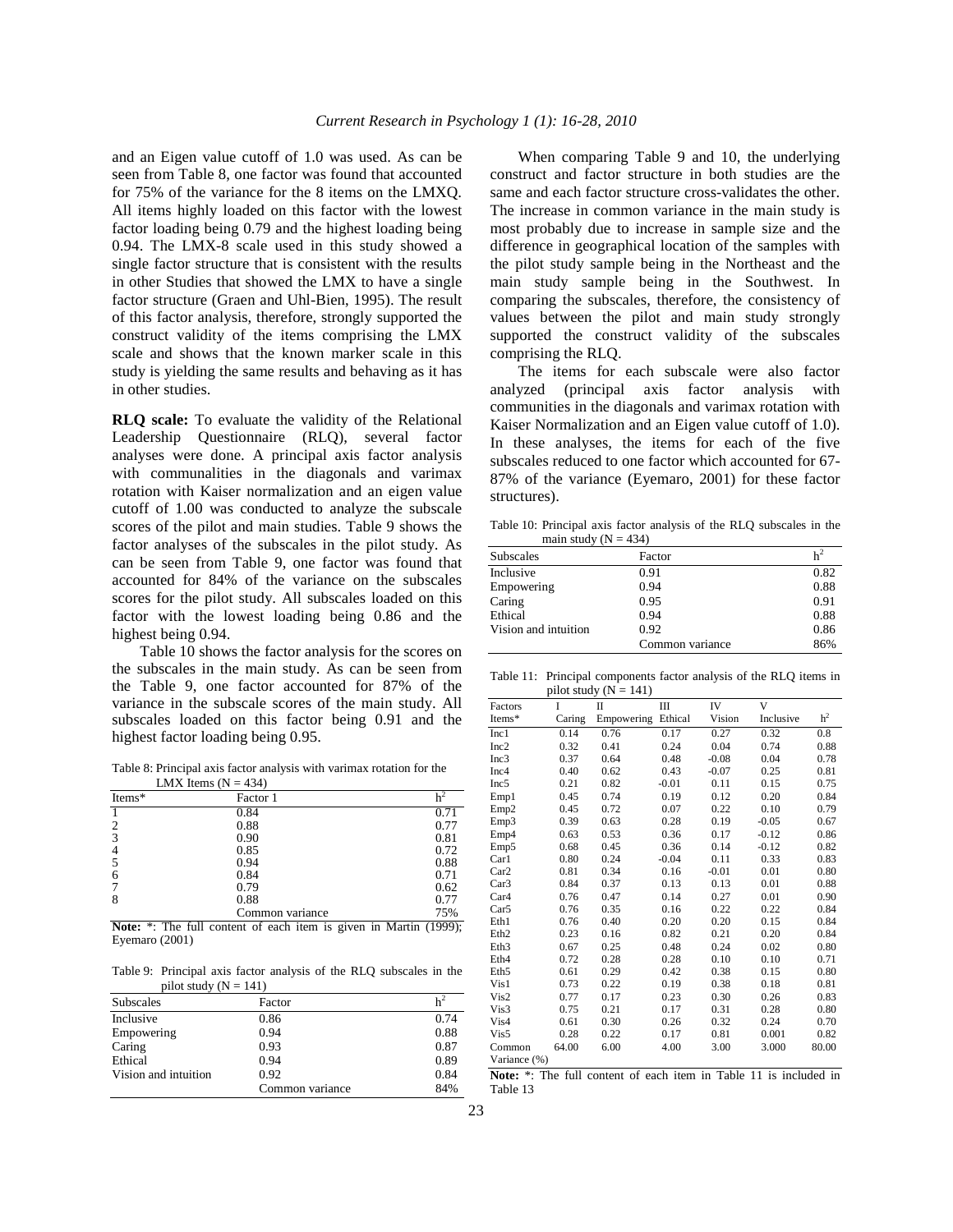Table 11 shows the principal axis factor analysis results with communalities in the diagonals and varimax rotation for all 25 items on the RLQ for the pilot study. The Eigen value cutoff was 0.70 as the Skree test suggested that this was the most appropriate value to use. As can be seen from Table 11, 5 factors were found which accounted for 80% of the variance with 64, 6, 4, 3 and 3% attributed to then 5 factors respectively. These factors were named Caring (I), Empowering (II), Ethical (III), Vision (IV) and Inclusion (V), which are the 5 subscales that were hypothesized. The majority of the 25 items, however, loaded on factors I (Caring) and II (Empowering). Factor III (Ethical) was comprised of 5 dominant items and factors IV (Vision) and V (Inclusion) loaded on one dominant item each. The factors, therefore, are strongly correlated and the underlying structure is oblique.

 The factor analysis at the item level in the pilot study indicated that there was essentially one major underlying factor for relational leadership, which account for a large amount of variance (64%) and 4 relatively minor factors accounting for 3 to 6% of the variance. Three of the 4 minor factors are defined by one item and would disappear if the three items were eliminated from the scale. The last minor factor ("empowering") is actually correlated to the first strong factor as an oblique analysis showed, which further supports the finding of primarily one general underlying factor, particularly as an Eigen value cutoff of less than 1 was used to obtain the structure.

Table 12: Principal components factor analysis with varimax  $_{\text{total}}$  DIO items (N

| Foration of main study KEQ froms $(Y = 434)$ |        |            |         |           |         |                |  |  |  |
|----------------------------------------------|--------|------------|---------|-----------|---------|----------------|--|--|--|
| Factors                                      | I      | П          | Ш       | IV        | V       |                |  |  |  |
| Items*                                       | Caring | Empowering | Vision  | Inclusive | Ethical | h <sup>2</sup> |  |  |  |
| Inc1                                         | 0.54   | 0.34       | 0.02    | 0.33      | 0.12    | 0.53           |  |  |  |
| Inc2                                         | 0.23   | 0.16       | 0.17    | 0.84      | 0.07    | 0.82           |  |  |  |
| Inc3                                         | 0.71   | 0.32       | $-0.01$ | 0.33      | 0.30    | 0.81           |  |  |  |
| Inc4                                         | 0.72   | 0.28       | 0.05    | 0.32      | 0.26    | 0.77           |  |  |  |
| Inc5                                         | 0.28   | 0.34       | 0.35    | 0.51      | 0.13    | 0.60           |  |  |  |
| Emp1                                         | 0.46   | 0.64       | 0.19    | 0.24      | 0.21    | 0.76           |  |  |  |
| Emp2                                         | 0.48   | 0.73       | 0.12    | 0.20      | 0.13    | 0.83           |  |  |  |
| Emp3                                         | 0.31   | 0.79       | 0.22    | 0.20      | 0.09    | 0.83           |  |  |  |
| Emp4                                         | 0.70   | 0.39       | 0.22    | 0.18      | 0.09    | 0.73           |  |  |  |
| Emp5                                         | 0.79   | 0.25       | 0.19    | 0.13      | 0.12    | 0.77           |  |  |  |
| Car1                                         | 0.61   | 0.15       | 0.41    | 0.32      | 0.06    | 0.67           |  |  |  |
| Car2                                         | 0.74   | 0.27       | 0.32    | 0.19      | 0.16    | 0.78           |  |  |  |
| Car <sub>3</sub>                             | 0.78   | 0.32       | 0.31    | 0.20      | 0.13    | 0.86           |  |  |  |
| Car4                                         | 0.72   | 0.41       | 0.36    | 0.15      | 0.11    | 0.85           |  |  |  |
| Car <sub>5</sub>                             | 0.74   | 39.00      | 0.32    | 0.14      | 0.09    | 0.84           |  |  |  |
| Eth1                                         | 0.67   | 0.29       | 0.28    | 0.17      | 0.14    | 0.66           |  |  |  |
| Eth <sub>2</sub>                             | 0.20   | 0.12       | 0.19    | 0.11      | 0.90    | 0.92           |  |  |  |
| Eth <sub>3</sub>                             | 0.58   | 0.35       | 0.22    | 0.09      | 0.47    | 0.74           |  |  |  |
| Eth4                                         | 0.66   | 0.39       | 0.21    | 0.29      | 0.17    | 0.74           |  |  |  |
| Eth5                                         | 0.57   | 0.53       | 0.28    | 0.29      | 0.15    | 0.80           |  |  |  |
| Vis1                                         | 0.53   | 0.54       | 0.45    | 0.13      | 0.14    | 0.81           |  |  |  |
| Vis2                                         | 0.66   | 0.42       | 0.47    | 0.07      | 0.15    | 0.86           |  |  |  |
| Vis3                                         | 0.59   | 0.49       | 0.47    | 0.13      | 0.08    | 0.84           |  |  |  |
| Vis4                                         | 0.52   | 0.37       | 0.51    | 0.10      | 0.22    | 0.73           |  |  |  |
| Vis5                                         | 0.18   | 0.13       | 0.79    | 0.21      | 0.17    | 0.75           |  |  |  |
| Common                                       | 64.00  | 4.00       | 3.00    | 3.00      | 3.00    | 77.00          |  |  |  |
| Variance (%)                                 |        |            |         |           |         |                |  |  |  |

The content for each item is given in Table 13

 Table 12 shows the principal axis factor analysis with communalities in the diagonals and varimax rotation results for all 25 items on the RLQ in the main study. The Eigen-cut off value was 0.70 as the Skree test indicated that this was the most appropriate value to use. As can be seen from Table 12, 5 factors accounted for 77% of the variance with 64, 4, 3, 3 and 3% attributed to each of the 5 factors respectively. These factors again were named Caring (I), Empowering (II), Vision (III), Inclusion (IV) and Ethical (V). Again, as in the pilot study, the majority of the 25 items loaded on two factors (Caring and Empowering). Factor III (Vision) comprised of 7 items and factors IV (Inclusion) and V (Ethical) loaded on two dominant items respectively.

 A comparison of the results of the factor analyses conducted for the RLQ in the pilot and the main study showed that most of the items in the RLQ loaded highly on the same first two factors (Caring and Empowering). While Caring accounted for the same percentage of variance in both studies, Empowering accounted for 6% in the pilot compared to 4% in the main study. However, the last three factors (III, IV and V) showed a different trend. For example in the pilot study, high loadings occurred in Ethical compared to Vision in the main study. While factors IV and V were comprised of one dominant item each in the pilot study, 2 dominant items comprised these last two factors in the main study. The size, geographical location and differences in subject characteristics of these 2 samples had an effect on the items loading on the five factors identified in the analyses conducted as other analyses indicated (see below). However, the results of the pilot study and the main study are essentially the same as the first 2 factors found in the main study were also "oblique" and moderately correlated. For all practical purposes, the RLQ was comprised of one underlying factor in the main study.

**Intervening variables and individual differences:** As stated above, scores on all three of the instruments used in this study (i.e., judgments and ratings about leadership and trust attributes) were significantly influenced by several background factors, which gave rise to important questions about the objectivity, comparability and meaningfulness of ratings and mean levels for principals on these scales. The items for the RLQ in the main study, therefore, were also factor analyzed separately by gender, school level and teaching experience. For all of these analyses, a principal axis factor analysis with communalities in the diagonals and varimax rotation with Kaiser Normalization and eigen value cut off of 1.0 were used.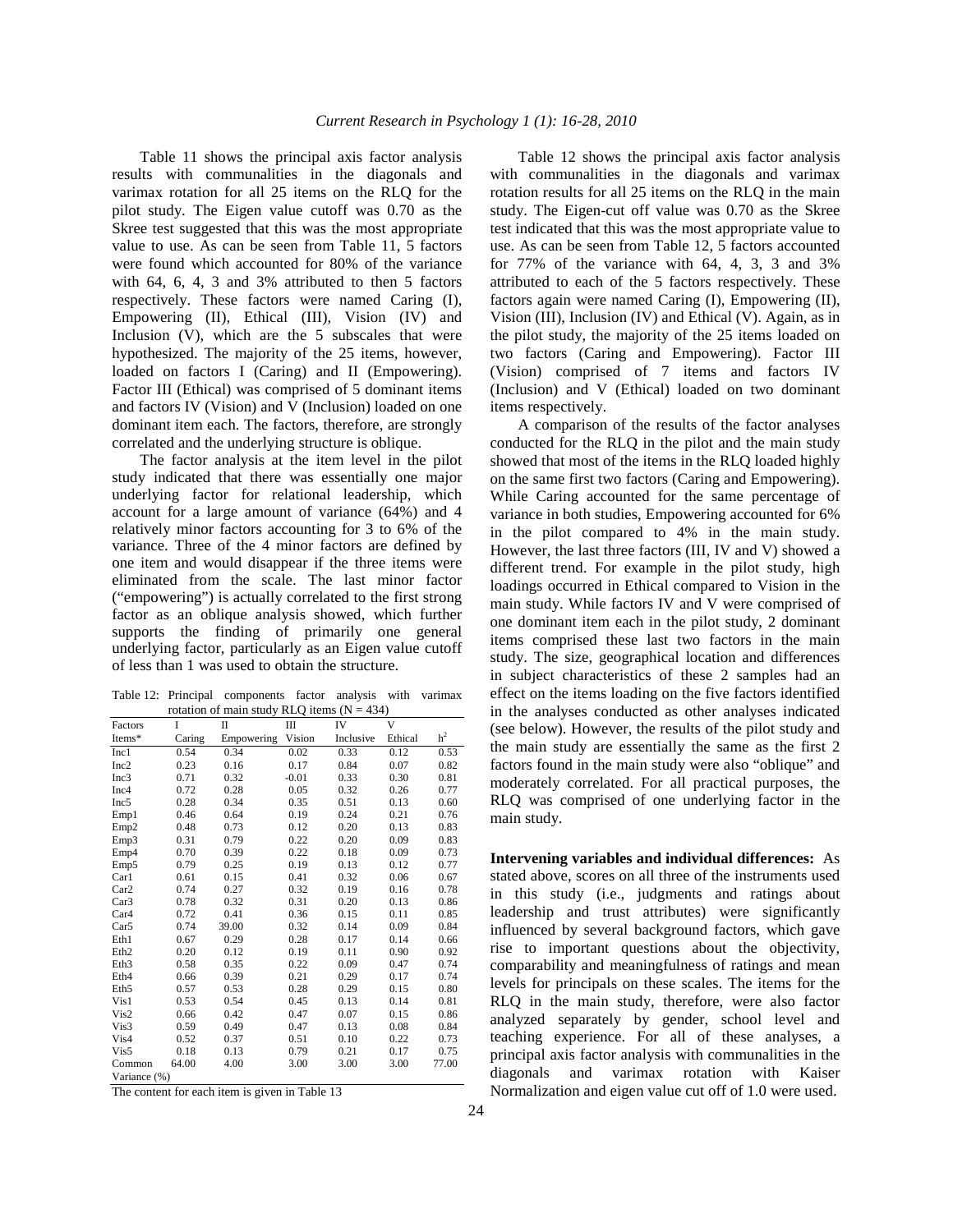#### *Current Research in Psychology 1 (1): 16-28, 2010*

| Table 13: Relational leadership scale with items coded by the characteristics measured. The response categories are numbered 1-7 with each |  |  |  |  |  |
|--------------------------------------------------------------------------------------------------------------------------------------------|--|--|--|--|--|
| number defined beneath the scale                                                                                                           |  |  |  |  |  |

| Item                                                                                 | Subtest         |   |            |                         |   |                  |              | Classification |
|--------------------------------------------------------------------------------------|-----------------|---|------------|-------------------------|---|------------------|--------------|----------------|
| Creates opportunity for professional and personal growth for<br>teachers and others. | $\overline{7}$  | 6 | 5          | $\overline{4}$          | 3 | $\overline{c}$   | $\mathbf{1}$ | Inclusive-1    |
| Rarely allows teacher participation in workshops.                                    | $\tau$          | 6 | 5          | $\overline{4}$          | 3 | $\mathfrak{2}$   | 1            | Lie-Scale-1    |
| Encourages risk taking amongst staff                                                 | $\tau$          | 6 | 5          | 4                       | 3 | $\overline{c}$   | 1            | Inclusive-2    |
| Engages in well-mannered, polite, civil discourse that respects                      | $\overline{7}$  | 6 | 5          | $\overline{4}$          | 3 | $\overline{c}$   | $\mathbf{1}$ | Inclusive-3    |
| differences and values equity and involvement.                                       |                 |   |            |                         |   |                  |              |                |
| Readily maintains attitudes that respect differences and values                      | $\tau$          | 6 | 5          | $\overline{4}$          | 3 | 2                | 1            | Inclusive-4    |
| equity and involvement.                                                              |                 |   |            |                         |   |                  |              |                |
| Not open to ideas or difference of opinion.                                          | $\tau$          | 6 | $\sqrt{5}$ | 4                       | 3 | $\boldsymbol{2}$ | 1            | Lie-Scale-2    |
| Recognizes and engages all internal and external stake-holders in                    | $\overline{7}$  | 6 | 5          | $\overline{4}$          | 3 | $\overline{c}$   | 1            | Inclusive-5    |
| building coalitions                                                                  |                 |   |            |                         |   |                  |              |                |
| Builds professional capabilities of others and promotes                              | $7\phantom{.0}$ | 6 | 5          | 4                       | 3 | $\mathfrak{2}$   | 1            | Empower-1      |
| self-leadership.                                                                     |                 |   |            |                         |   |                  |              |                |
| Encourages others by sharing information bringing people into                        | $7\phantom{.0}$ | 6 | 5          | $\overline{4}$          | 3 | $\overline{c}$   | 1            | Empower-2      |
| group process and promoting individual and group learning.                           |                 |   |            |                         |   |                  |              |                |
| Shares important tasks with others.                                                  | $\overline{7}$  | 6 | 5          | 4                       | 3 | 2                | 1            | Empower-3      |
| Acknowledges the abilities and skills of others.                                     | $\overline{7}$  | 6 | 5          | $\overline{4}$          | 3 | $\overline{c}$   | $\mathbf{1}$ | Empower-4      |
| Shows appreciation for the contribution of others.                                   | $\overline{7}$  | 6 | 5          | $\overline{4}$          | 3 | $\overline{c}$   | $\mathbf{1}$ | Empower-5      |
| Does not create opportunities for information sharing.                               | $\overline{7}$  | 6 | 5          | 4                       | 3 | $\mathbf{2}$     | $\mathbf{1}$ | Lie-Scale-3    |
| Steps out of his/her personal frame of reference into that                           | $\overline{7}$  | 6 | 5          | $\overline{4}$          | 3 | $\overline{c}$   | $\mathbf{1}$ | Caring-1       |
| of others.                                                                           |                 |   |            |                         |   |                  |              |                |
| Shows sensitivity for the needs and feelings of other teachers                       | 7               | 6 | 5          | 4                       | 3 | $\mathfrak{2}$   | 1            | Caring-2       |
| and administrators.                                                                  |                 |   |            |                         |   |                  |              |                |
| Establishes relationships built on values, caring and support.                       | $\tau$          | 6 | 5          | 4                       | 3 | $\mathfrak{2}$   | 1            | Caring-3       |
| Promotes individual development and responds to the                                  | $\overline{7}$  | 6 | 5          | $\overline{4}$          | 3 | $\overline{c}$   | $\mathbf{1}$ | Caring-4       |
| needs of others.                                                                     |                 |   |            |                         |   |                  |              |                |
| Nurtures growth and remains connected to staff, students and                         | $\tau$          | 6 | 5          | 4                       | 3 | 2                | 1            | Caring-5       |
| others through interpersonal relationships.                                          |                 |   |            |                         |   |                  |              |                |
| Influences others by mutual liking and respect.                                      | $\tau$          | 6 | $\sqrt{5}$ | 4                       | 3 | 2                | 1            | Ethics-1       |
| Does not care about my personal development.                                         | $\overline{7}$  | 6 | 5          | $\overline{4}$          | 3 | $\overline{c}$   | $\mathbf{1}$ | Lie-Scale-4    |
| Conforms to the established standards of administrative practice.                    | $\overline{7}$  | 6 | 5          | $\overline{4}$          | 3 | $\overline{c}$   | $\mathbf{1}$ | Ethics-2       |
| Actively practices in "leading with integrity".                                      | $\overline{7}$  | 6 | 5          | 4                       | 3 | $\overline{c}$   | $\mathbf{1}$ | Ethics-3       |
| Considers opposing viewpoints and the values and the values of                       | $\overline{7}$  | 6 | 5          | $\overline{4}$          | 3 | $\overline{c}$   | $\mathbf{1}$ | Ethics-4       |
| others in decision making.                                                           |                 |   |            |                         |   |                  |              |                |
| Encourages a shared process of leadership through the creation                       | 7               | 6 | 5          | $\overline{4}$          | 3 | $\overline{c}$   | 1            | Ethics-5       |
| of opportunity and responsibility for others.                                        |                 |   |            |                         |   |                  |              |                |
| Provides inspiring and strategic goals                                               | $\tau$          | 6 | $\sqrt{5}$ | 4                       | 3 | 2                | 1            | Vision-1       |
| Inspirational, able to motivate by articulating effectively the                      | $\overline{7}$  | 6 | 5          | $\overline{4}$          | 3 | $\overline{c}$   | $\mathbf{1}$ | Vision-2       |
| Importance of what teachers are doing.                                               |                 |   |            |                         |   |                  |              |                |
| Has vision; often brings ideas about possibilities for the future.                   | 7               | 6 | $\sqrt{5}$ | 4                       | 3 | 2                | 1            | Vision-3       |
| Articulates natural mental ability that is is associated                             | $\overline{7}$  | 6 | 5          | $\overline{\mathbf{4}}$ | 3 | $\overline{c}$   | $\mathbf{1}$ | Vision-4       |
| with experience.                                                                     |                 |   |            |                         |   |                  |              |                |
| Does not believe in trying new ideas?                                                | 7               | 6 | 5          | 4                       | 3 | 2                |              | Lie-scale-5    |
| Often exhibit unique behavior that symbolizes deeply held beliefs                    | $\overline{7}$  | 6 | 5          | $\overline{4}$          | 3 | $\overline{c}$   | $\mathbf{1}$ | Vision-5       |

**Instructions:** Indicate the extent to which each of following items is characteristic of the current principal at your school by circling the appropriate category next to the item;  $1 =$  Strongly disagree;  $2 =$  Disagree;  $3 =$  Somewhat disagree;  $4 =$  Neither agree nor disagree;  $5 =$  Somewhat agree;  $6 =$  Agree  $7 =$  Strongly agree

When the female ( $N = 365$ ) responses to the RLQ were factor analyzed separately at the items level, one underlying factor (Caring) was found that accounted for 64% of the variance with 17 of the 25 items loading above 0.80 on this one factor (Eyemaro, 2001) for all of these factor structures). Three underlying factors were found for male teachers  $(N = 69)$  which account for 75% of the variance, which showed that the male teachers differentiated between the characteristics of relational leadership more than the females. These factors were named empowering (66%), vision (5%) and ethicality (4%). The result, of course, may be due in part to the small sample size for men.

At the high school level  $(N = 170)$ , 2 factors (Empowerment and Ethicality) were found which accounted for 72% of the variance, with 68 and 4% attributed to factors respectively. Three factors (Vision, Empowerment and Inclusiveness) were found for middle school teachers ( $N = 94$ ) that accounted for 68% of the variance with 58, 5 and 5% attributed to the factors respectively. All items at the elementary level  $(N = 170)$  loaded on one factor (Caring) with 68% accounting for the common variance. As 96% of elementary school teachers were female, this result was not surprising.

 One factor (Ethicality/Vision) was found for highly experienced ( $N = 176$ ) teachers (more than 18 years of teaching experience) that accounted for 69% of the variance when two items with no variance were eliminated. Two correlated factors were found for inexperienced teachers  $(N = 276)$  that accounted for 66% of the variance. The first of these two factors was "Inclusion-Caring-Empowerment" which accounted for 61% of the variance and the second was "Ethicality-Vision", which accounted for 5% of the variance.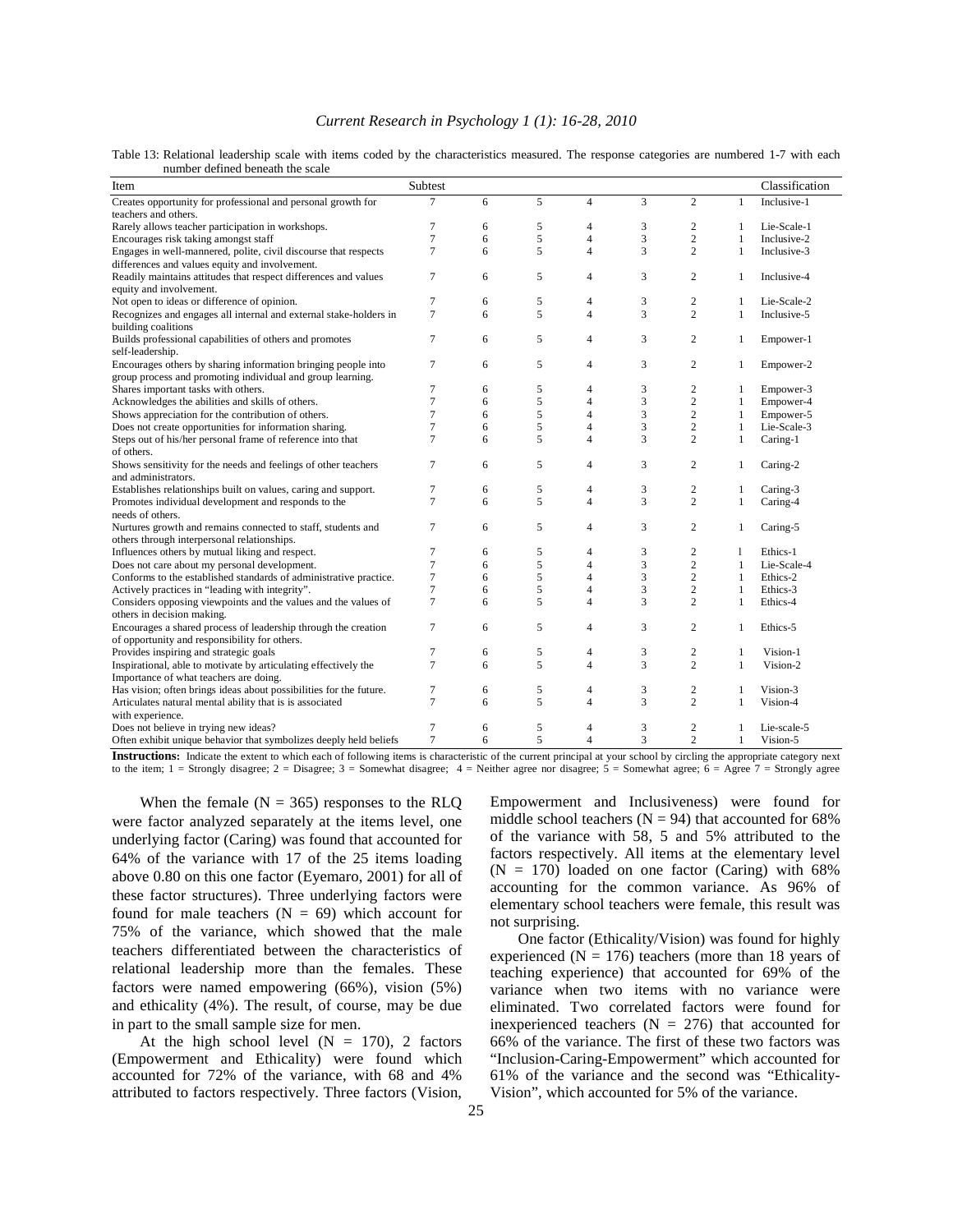As the above analyses and the correlational analyses presented earlier showed, gender, school level and teaching experience are intervening variables that influence how teachers rate the relational leadership level of their principal using the RLQ. Female elementary teachers see relational leadership as primarily being only the caring attribute, whereas males as well as the middle school teachers tend to see relational leadership as the empowering, vision and ethical or inclusive attributes. High school teachers see relational leadership as being the empowering and ethical attributes. Highly experienced teachers see the attributes of relational leadership as being highly correlated, whereas inexperienced teachers see the attributes as forming two related subgroups of characteristics. It is relatively clear from these findings, therefore, that relational leadership does not mean the same thing or have the same qualitative meaning for these different groups and scores obtained from different groups using the scale and are not directly comparable because they are influenced by various background factors. For example, an elementary school principal who was high on caring only being rated by female teachers primarily would obtain a higher relational leadership rating than a high school principal who was a high on caring rated by primarily male teachers. The elementary school principal is not necessarily more of a relational leader than the high school principal because the difference is due to the influence of the intervening background variables on the ratings and their mean levels. If, on the other hand, one says that the degree to which a principal is a relational leader is in part contextually defined and being a relational leader in an elementary school context is different than in a middle or high school context, then this view would mean that the different contexts could not be easily compared directly or without also knowing the composition and characteristics of the sample doing the ratings.

 This same point holds for a principal being rated by highly experienced or inexperienced teachers where a significant difference was found at the 0.01 level with highly experienced teachers rating their principals higher on relational leadership than the inexperienced teachers who rated the same principal. Similar significant differences were found on LMX, Trust and RLQ scores by gender and school level as well as when gender, school level and teaching experience were used as blocking variables (Emeyro, 2001). The finding that there are intervening variables that affect the assessment, ratings, or classifications of leadership styles (and other variables) have broad and highly important implications beyond the present study

relative to both the theoretical and empirical literature in the field of leadership.

 Whether one is a school principal, university president, or legislative committee member, how one is described, characterized, assessed and evaluated as an educational leader is at least as much (if not more) of a function of the characteristics of the constituencies rendering the judgments and characterizations as any objective or independently established characteristics one may actually have. In a word, what "followers" or colleagues tell us about "educational leaders" tell us as much if not more about the followers and colleagues as it tells us about the educational leaders. Dissatisfaction with educational leaders, therefore, may in part reflect self-dissatisfactions in the leader's followers and colleagues, which would lead to different remediation and change strategies and actions. This fact, in part accounts, for the often observed finding that eliminating or replacing unsatisfactory leadership often makes little difference and solves few problems. This research suggests that only part of the problem and perhaps only the least important part of the problem, has been changed by eliminating or replacing unsatisfactory leaders and that the desired changes sought will only come about when the followers and colleagues modify the areas of dissatisfactions in themselves. Astute educational leaders, therefore, often read dissatisfactions expressed about them as cues as to the issues and areas that they should focus upon in their followers and colleagues. Such educational leaders seem to be constant survivors of one trouble patch after other with the fact that the followers and colleagues are also survivors and improving from one trouble patch to the next going unnoticed. Such astute educational leaders may perhaps be the ultimate relational leaders.

 The results presented above clearly show that relational leadership (or any leadership style most probably) is not an objective and homogeneous property of a given principal or leader, but the results of several intervening variables associated with the person rating/judging the leadership style of the principal or leader. Further, they show that these background variables and personal schemas are very powerful variables and influencers of ratings and judgments of leadership characteristics and style. For example, the correlations (and F-ratio's) observed in this study strongly support the model that says, "IF a teacher rates his or her principal as being a highly relational leader, then that teacher will have high trust of that principal". However, no principal's leadership style was homogeneous as rated by the teachers he or she managed, so that the degree to which any principal will be trusted will vary widely and considerably. Therefore,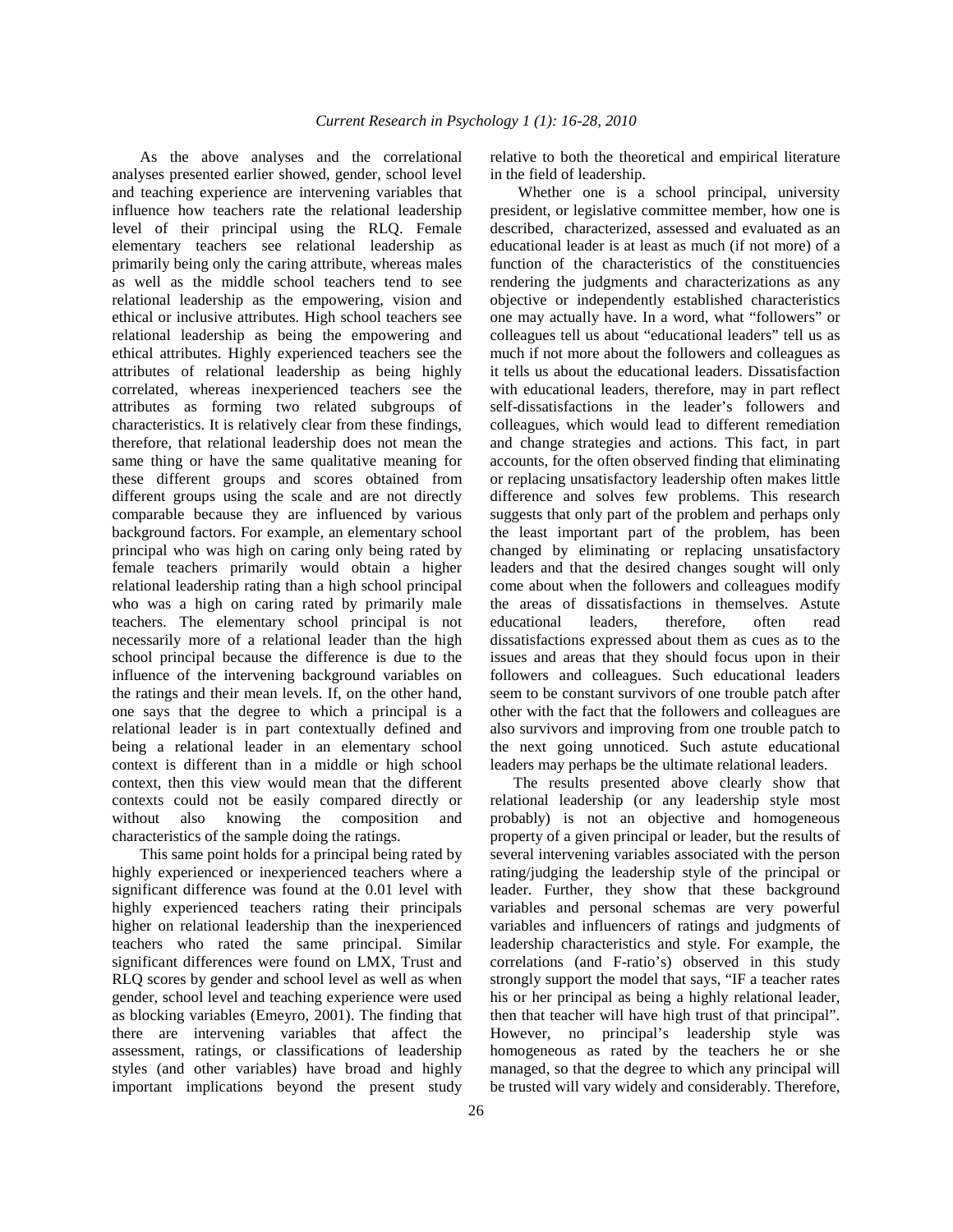statements about trust can only be strongly made about individuals (teachers) rating principals not about the principal as a generalization, not only because of the wide variance in individual judgments, but also because the mean level and the variance of the ratings are highly dependent on the characteristics of the individuals in the group doing the ratings. This point means also that comparing findings from study to study is both difficult and tricky as it depends to a great degree on how equivalent the groups are in the different studies.

 The classic model of leadership qualities being objective and independent homogeneous properties of leaders was not supported in this study. The rival view that leadership characteristics and properties are strongly influenced and affected by the schemas, perceptions and individual characteristics of the followers was strongly supported. This view of leadership is the new view of leadership that has been proposed in the psychological literature by Reicher *et al*. (2007), which is strongly supported by the results of this study. Obviously these findings will need to be replicated in further studies.

### **CONCLUSION**

 The Relational Leadership scale developed is a reliable and valid measure of the leadership construct it seeks to assess and the only objective measure of this construct of leadership presently available. The convergent and discriminant validity evidence for the scale was both strong and convincing as was the unobtrusive discriminant findings and the various factor analyses done. However, this scale, in our opinion, as well as other leadership scales (and the trust scale), must be used very cautiously and very carefully with close attention that apples are being compared to apples and not tricycles in a given study or sample. It is reasonably clear and straight forward from this study that these three constructs examined in this study mean different things to different types of respondents and that these meaning are not directly comparable. It is also reasonably clear that what a score on these three instruments means depends on the background characteristics of the respondents and that the meaning of a sample mean would depend to some degree on the composite of the sample in terms of respondent types.

 All 9 principals in this study were simultaneously classified as high, medium and low relational leaders by subgroups of teachers these principals were managing in their school. The variances within the high, medium and low relational leadership categories was extremely high and the one way F-ratio between these three categories on trust as the dependent variable was significant at the 0.001 level  $(F = 14.9, df1 = 2,$ 

 $df2 = 431$ ). But this F-ratio should have been in the nine hundreds and not the teens as the direct correlation between the RLQ and Trust was r+.90! This one fact alone makes our point. These high, medium and low relational leadership ratings were correlated to and influenced by gender, school level and teaching experience. Therefore, relational leadership, like all other models of leadership in our opinion, does not describe "objective properties and characteristics" of leaders but "interactional (and subjective) properties and characteristics" because of the variables (e.g., gender, teaching level and teaching experience) that intervene between the leader and the ratings of her characteristics and attributes. One, therefore, cannot make absolute statements about leaders or their characteristics or attributes if they are measures through human ratings and evaluations.

 The results of this study indicate that the results of prior studies need to be reinterpreted in light of its findings and that qualitative and case studies of leadership need to closely attend to the findings of this study and the manner in which the background characteristics of the observer or interviewer may significantly bias or distort the data and the findings derived from it. As more and more qualitative and case studies of leadership are being done now, the results of this study raises several clear red flags about the results of such studies and the factors that must be attended to and dealt with in such study relative to obtaining interpretable and valid results.

 Lastly, as previously stated, whether one is a school principal, university president, or legislative committee member, how one is described, characterized, assessed and evaluated as an educational leader is at least as much (if not more) of a function of the characteristics of the constituencies rendering the judgments and characterizations as any objective or independently established characteristics one may actually have. This view of leadership is the new view of leadership that has been proposed in the psychological literature by Reicher *et al*. (2007), which is strongly supported by the results of this study. Dissatisfaction with leaders, therefore, may in part reflect self-dissatisfactions of the leader's followers and colleagues, which would lead to different remediation and change strategies and actions that are counter-intuitive. Astute leaders, therefore, often reads dissatisfactions expressed about them as cues as to the issues and areas that they should focus upon in their followers and colleagues as opposed to themselves. Such leaders seem to be constant survivors of one trouble patch after other with the fact that the followers and colleagues are also survivors and improving from one trouble patch to the next going